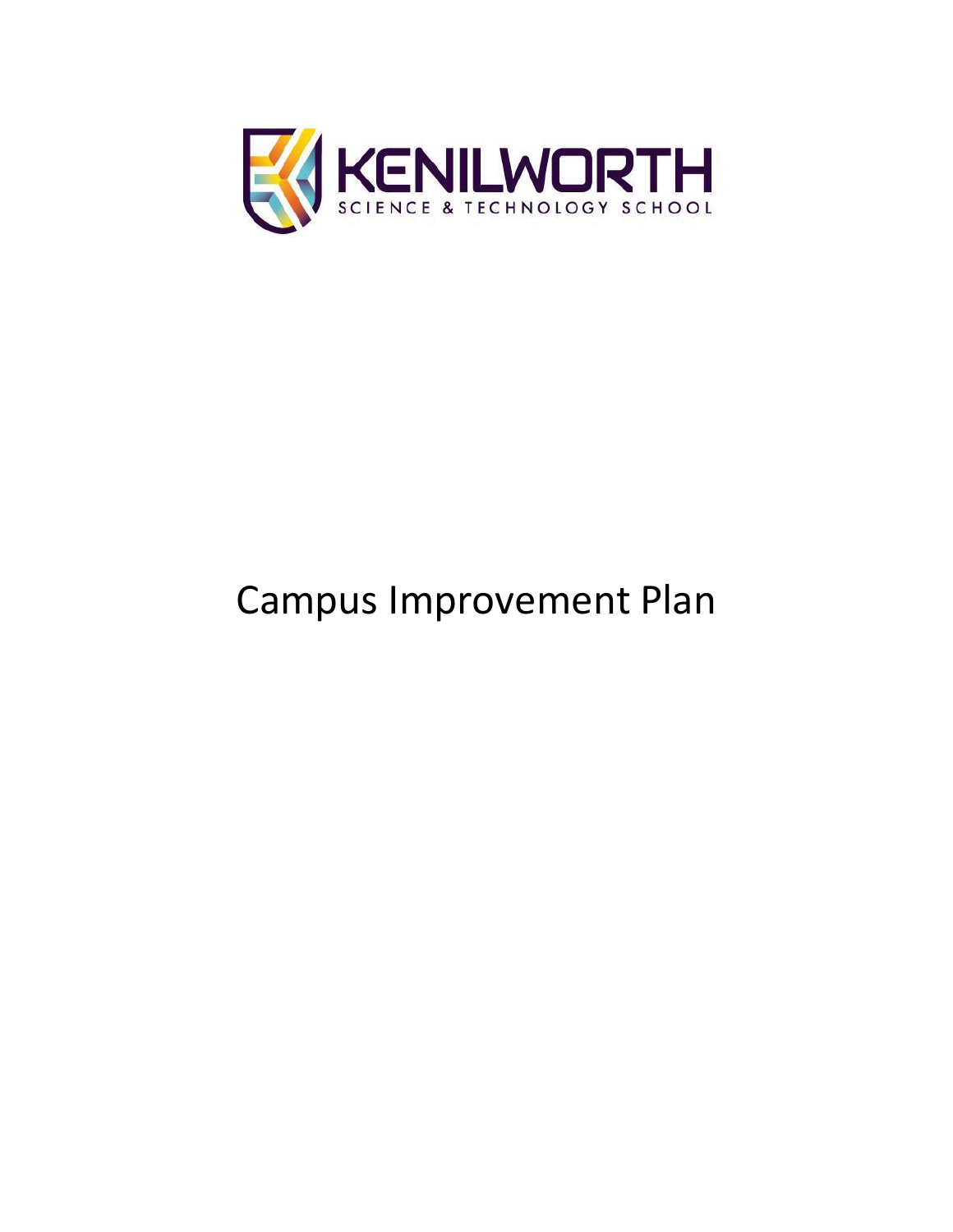## **Introduction**

The recently reauthorized Elementary and Secondary Education Act (ESEA), commonly known as ESSA, requires certain components be included in planning for a schoolwide program and in the writing of a schoolwide plan. The plan shall be developed or revised with the involvement of: Parents; other members of the community to be served; individuals who will carry out the plan, including teachers, principals, other school leaders, administrators, paraprofessionals present in the school; specialized instructional support personnel. The plan shall be available to parents, and the public; information in the plan should be in an understandable and uniform format and, to the extent practicable, provided in a language that parents can understand.

Kenilworth Science and Technology School's mission is to create a safe, healthy and student-centered learning environment that cultivates the knowledge and skills necessary for academic excellence, STEM careers and character development.

Kenilworth Science and Technology School's vision prepares students for high school, college and competitive career opportunities through an innovative approach and a challenging STEM-focused curriculum with the goal of empowering students to become productive and responsible citizens.

| <b>Name</b>             | Position                      |
|-------------------------|-------------------------------|
| <b>Hasan Suzuk</b>      | Principal                     |
| <b>Hazel Regis</b>      | <b>Asst. Principal/DOS</b>    |
| Elkhan Akhundov         | Asst. Principal/DOA           |
| Alyssa O'Brien          | <b>ESS Coordinator</b>        |
| <b>Kristina Daniel</b>  | Math Dept. Chair              |
| <b>Myranda Moncrief</b> | <b>ELA Dept. Chair</b>        |
| <b>Courtney Sykes</b>   | Counselor                     |
| Loan Phan               | <b>Assessment Coordinator</b> |
| Aiyanna Pania           | <b>Parent Representative</b>  |
|                         |                               |
|                         |                               |
|                         |                               |
|                         |                               |

## **Planning Committee Members**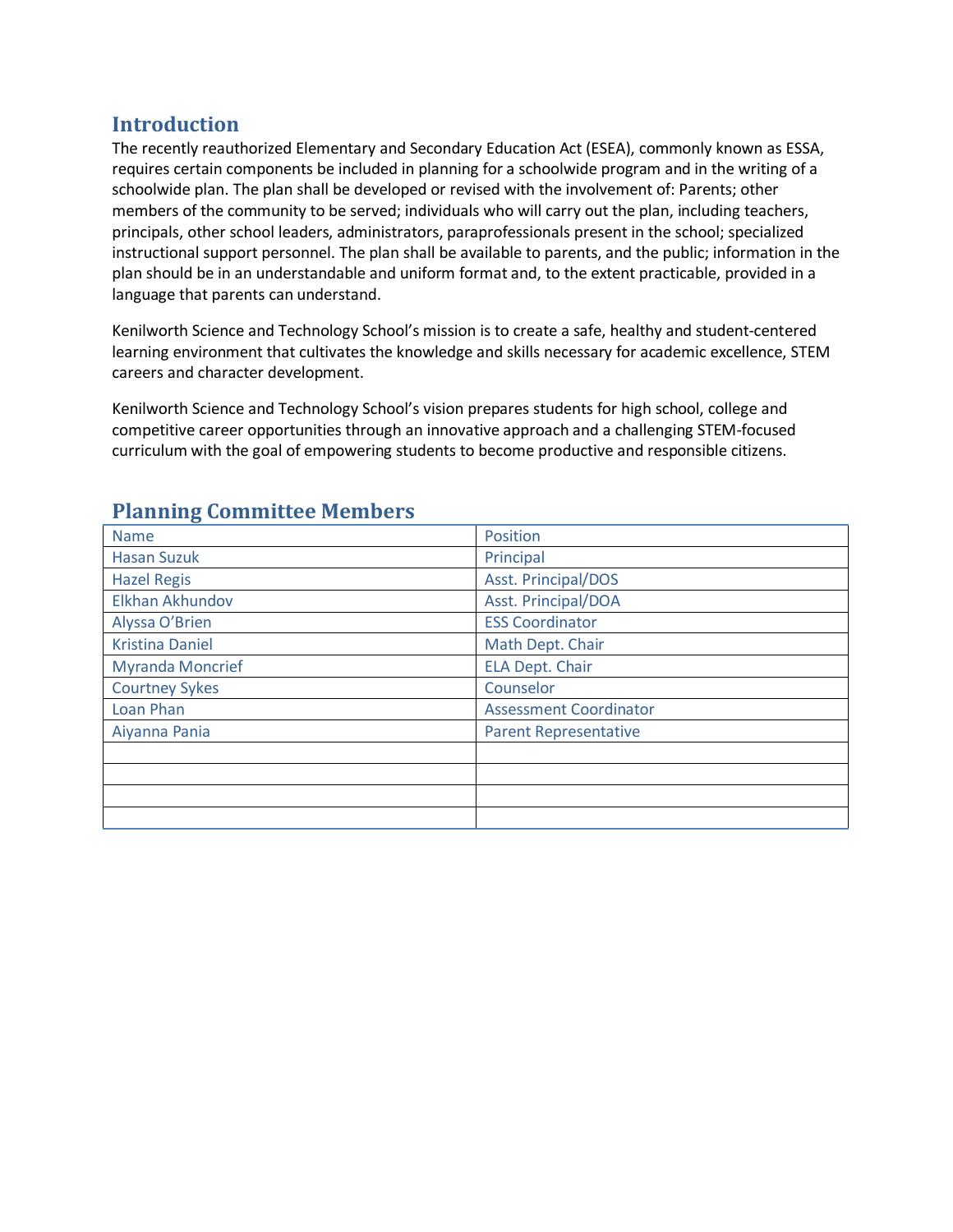## **Comprehensive Needs Assessment**

### **School Profile**

Kenilworth Science and Technology School is a public charter school serving  $6<sup>th</sup>$  through  $8<sup>th</sup>$  grades. Kenilworth has about 430 students and 55 staff members. The following table shows the demographics of student population.

|                         | <b>Kenilworth Demographics</b> |
|-------------------------|--------------------------------|
| <b>Black</b>            | 86%                            |
| White                   | 3%                             |
| Hispanic                | 10%                            |
| Asian                   | 0%                             |
| <b>Other</b>            | 1%                             |
| F/R Lunch               | >95%                           |
| <b>ELL</b>              | 8%                             |
| <b>SPED</b>             | 11%                            |
| <b>Total Population</b> | 430                            |

## **Kenilworth Needs Assessment**

We conducted a Comprehensive Needs Assessment that identified specific areas of academic need for all populations of students. This resulted in the development of a plan that reflects: challenging goals, identified areas of instructional strengths and weaknesses, uses data-driven decision-making, and is dependent upon a strong understanding of instructional approaches.

Annually, a schoolwide committee reviews the plan and the current needs of our students and makes adjustments according to these needs. Preliminary student data from the present school year is provided to instructional staff at the beginning of each year. Each winter, data meetings are held to further analyze the data vertically and horizontally. Every year, in September during Parent Teacher conferences, our plan is presented to parents for feedback. In addition, parents are asked to complete a survey, which gives us information on what our program is strong in and any potential recommendations parents may have. Parents and community members are also able to submit any request/feedback through our website app – KST Communicate.



#### **Figure 1 Percent of students scoring Mastery or above by subject (2017)**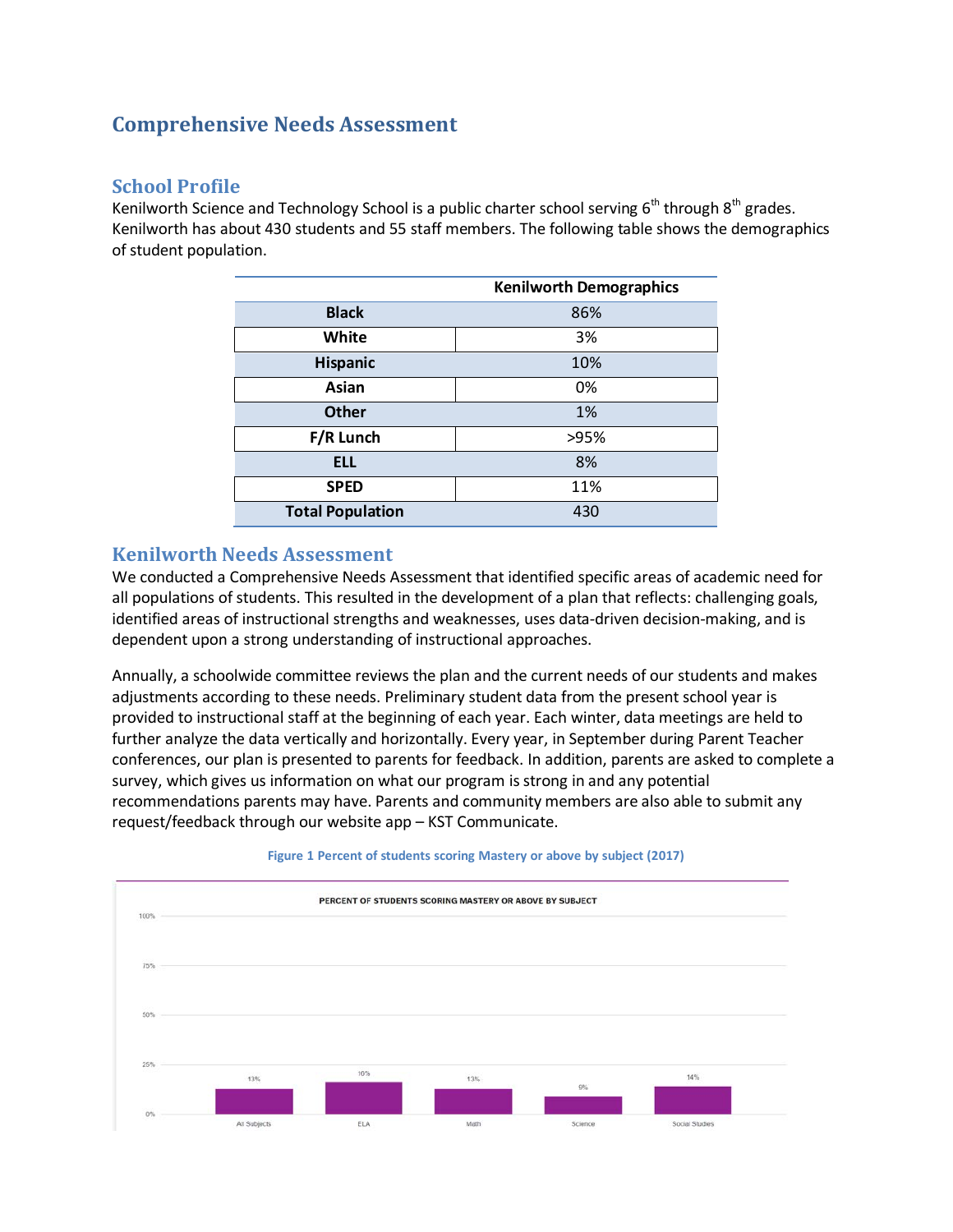Based on 2017 LEAP tests, percent of students scoring Mastery or above is very low than the state average. We have been focusing on students who are scoring below Basic based on old accountability system. As Louisiana raises the bar students where the average student has fully mastered content, we will need to focus on all students to score Mastery. In three years, we aim to increase percent of students scoring Mastery or above to at least 33%.

| <b>School Wide</b> | 2017  | 2016  | 2015  | 2014  | 2013  | 2012  | 2011  | 2010  |
|--------------------|-------|-------|-------|-------|-------|-------|-------|-------|
| <b>School Wide</b> | 42.7% | 49.2% | 43.1% | 54.5% | 59.4% | 53.3% | 47.2% | 41.3% |
| ELA                | 52.6% | 56.7% | 53.1% | 51.7% | 55.3% | 55.3% | 50.4% | 45.0% |
| Math               | 37.4% | 36.2% | 33.4% | 57.0% | 69.7% | 61.2% | 53.2% | 49.2% |
| <b>Science</b>     | 44.9% | 44.7% | 36.9% | 50.1% | 53.2% | 47.6% | 42.5% | 35.1% |
| Social Studies     | 36.0% | 59.1% | 49.1% | 59.1% | 57.7% | 49.0% | 42.4% | 36.0% |
|                    |       |       |       |       |       |       |       |       |

#### **Figure 2 Percent of students scoring Basic or above by subject over years**

Although Kenilworth had been consistently improving students' achievement, percent of students scoring Basic or above dropped dramatically, especially in Math and Social Studies with the new standards. We would like to increase percent of students scoring Basic or above to at least 50% by 2020 in Math and Social Studies.

#### **Figure 3 2017 SPS Scores by subgroup**

| Subgroup                          | 2017 SPS using<br>2018 formula | 2017 Letter<br>Grade using 2018<br>formula | 2017 SPS | 2017<br><b>Letter Grade</b><br><b>Equivalent</b> | 2016 SPS | 2016 Letter<br>Grade<br><b>Equivalent</b> | Urgent Intervention Needed or<br>Required |
|-----------------------------------|--------------------------------|--------------------------------------------|----------|--------------------------------------------------|----------|-------------------------------------------|-------------------------------------------|
| <b>Black or African American</b>  | 51.9                           |                                            | 58.6     |                                                  | 56.8     |                                           | Needed                                    |
| <b>Economically Disadvantaged</b> | 51.8                           |                                            | 59.2     |                                                  | 55.4     |                                           | <b>Needed</b>                             |
| <b>Students with Disabilities</b> | 34.3                           |                                            | 22.3     |                                                  | 32.6     |                                           | <b>Required</b>                           |

The academic performance of students with disabilities at Kenilworth is considerably lower than their peers. We will have specific emphasis on closing this gap. By 2020, our goal is that the SPS score for students with disabilities will be at least 50.



#### **Figure 4 Progress Index over years**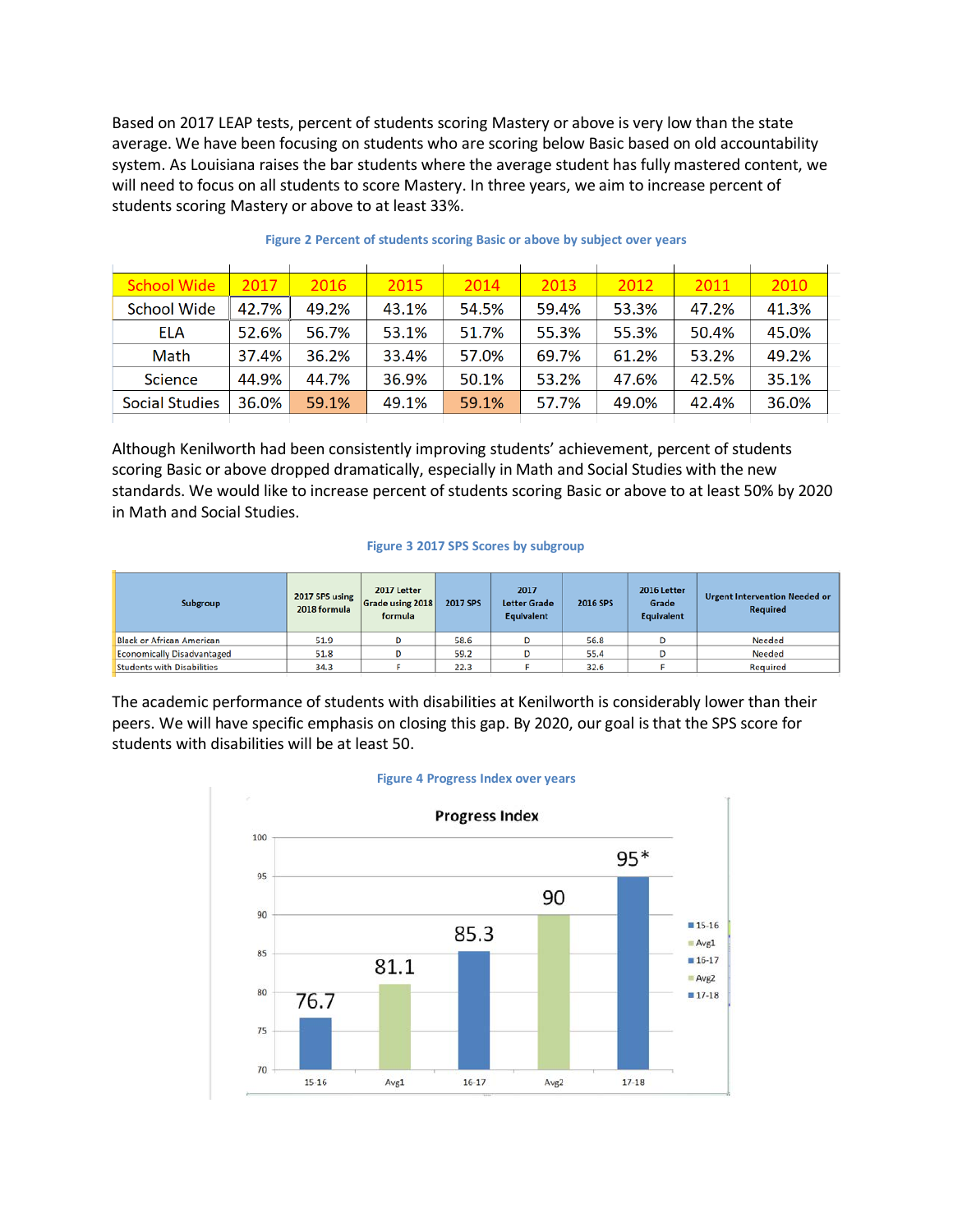| <b>POINT CATEGORY</b>                     | #OF         | #OF<br><b>STUDENTS STUDENTS</b> | <b>Difference</b><br>(# ) |
|-------------------------------------------|-------------|---------------------------------|---------------------------|
| $\mathbf{v}$                              | $(15-16)$ – | $(16-17)$ –                     | $\mathbf{v}$              |
| 150 points (Advanced)                     |             | 10                              | 3                         |
| 150 points (Growth to Advanced)           |             | 5                               | $\overline{2}$            |
| 150 points (Growth to Mastery)            | 178         | 141                             | 37                        |
| 150 points (80-99th percentile)           | 59          | 122                             | 63                        |
| 115 points (60-79th percentile)           | 118         | 189                             | 71                        |
| 85 points (40-59th percentile or Mastery) | 202         | 215                             | 13                        |
| 25 points (20-39th percentile)            | 181         | 163                             | 18                        |
| 0 points (1-19th percentile)              | 199         | 161                             | 38                        |

#### **Figure 5 Number of students breakdown by Growth Categories**

According to the new accountability system, 25% of overall SPS score comes from the Progress Index. All students are expected to be on "Mastery" level by  $8<sup>th</sup>$  grade. We were able to increase the growth of our students from 15-16 to 16-17 school year. Our goal is to have at least 100 points for the Progress Index by 2020.

## **Schoolwide Reform Strategies**

Kenilworth has provided for the implementation of reform strategies designed to improve instruction throughout the school so that all students can meet Louisiana's highest levels of proficiency. The strategies include: strengthening core academic programs, increasing the amount and quality of learning time, enriching and accelerating the curriculum, and implementation of strategies that meet the needs of our underserved populations and those students at risk of not meeting academic performance standards. We have methods in place to provide timely and effective assistance for students who are having difficulty meeting academic performance expectations.

| <b>Action STEP</b>                                         | <b>Indicators</b>                                                                                                                                                                                       | <b>Funding</b>        |
|------------------------------------------------------------|---------------------------------------------------------------------------------------------------------------------------------------------------------------------------------------------------------|-----------------------|
| Use of High Quality Curriculum                             | Teachers in all grade levels and core content<br>areas have access to and implement a high-<br>quality curriculum.<br>Math 6 - 8 : Eureka<br>Algebra 1: Agile Minds<br>English 6 - 8: MyPerspectives    | <b>Redesign Grant</b> |
| <b>High-Quality Assessments</b>                            | Teachers use high-quality, curriculum-<br>embedded assessments, inclusive of<br>screeners, and/or high-quality interim<br>assessments to plan for individual needs of<br>students.<br>ANET and LEAP 360 | <b>Redesign Grant</b> |
| High-Quality Instruction for Students<br>with Disabilities | All teachers who support students with<br>disabilities taking the LEAP 2025 assessments<br>will be trained to<br>use high-quality curricula by the professional                                         | <b>IDEA</b>           |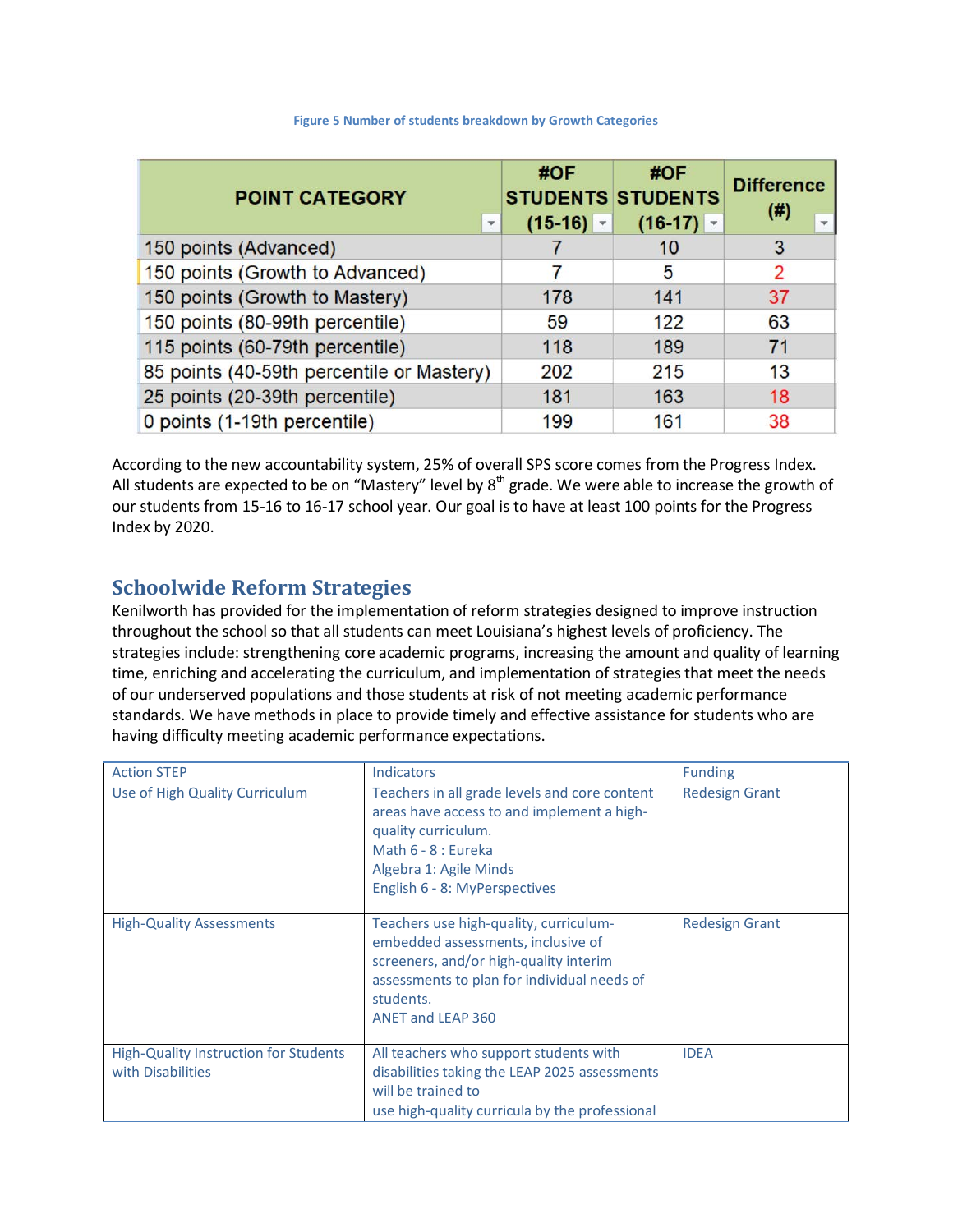|                                                          | development partner(s)                                                                                                                                                                                                                                                                        |                        |
|----------------------------------------------------------|-----------------------------------------------------------------------------------------------------------------------------------------------------------------------------------------------------------------------------------------------------------------------------------------------|------------------------|
| High-Quality Instruction for English<br>Learners         | English learners will receive core instruction<br>using the high-quality curricula                                                                                                                                                                                                            | <b>MFP</b>             |
| Positive Behavior Intervention System                    | Staff will consistently and systematically train<br>students in positive behavior expectations.<br><b>KST will use Deans List software to track PBIS</b>                                                                                                                                      | Title I                |
| Drop Everything and Read                                 | First 20 minutes every day will be reserved<br>DEAR time for all students and staff.<br>Struggling readers will be pulled out by tutors<br>and City Year core members to do guided<br>reading. Students will be able to read a book<br>of their choice and/or articles on NEWSELA<br>platform | Title I                |
| <b>Small Classroom Size</b>                              | Kenilworth employs extra teachers to keep<br>class sizes less than 30                                                                                                                                                                                                                         | Title I and II         |
| <b>ELA and MATH Lab (Intervention)</b><br><b>Classes</b> | There is an extra period Math and ELA class<br>every day. At least two more adults are<br>assigned per class (City Year and/or Tutors).<br>Students are placed in small groups during<br>these classes and work on<br>intervention/enrichment activities                                      | Title I                |
| <b>Student Advisory</b>                                  | All students are assigned an advisory teacher<br>to guide/counsel students for academic<br>success.                                                                                                                                                                                           | <b>Title I and MFP</b> |

# **Highly Qualified Teachers & Professional Development**

Kenilworth is focused on providing high-quality and on-going professional development for all staff members, including teachers, administrators, paraprofessionals, and others on an as-needed basis. The following strategies will be implemented:

- Utilize online professional development for safety trainings through safeschools.com (Funding: Title IV)
- There will be a paid extra one-week of professional development for core course teachers in July. Teachers will be paid stipends through Title II funds. Core subjects teachers will focus on understanding and implementing Tier-1 Curriculum effectively, pacing of the curriculum for academic year, preparing instructional plans including unit plans.
- With utilization of Redesign grants, third party vendors will coach and support core teachers for instructional and assessment strategies
- With utilization of Redesign grant and general funds, some teachers will be sent to Mentor and Content Leader training provided by the Louisiana Department of Education.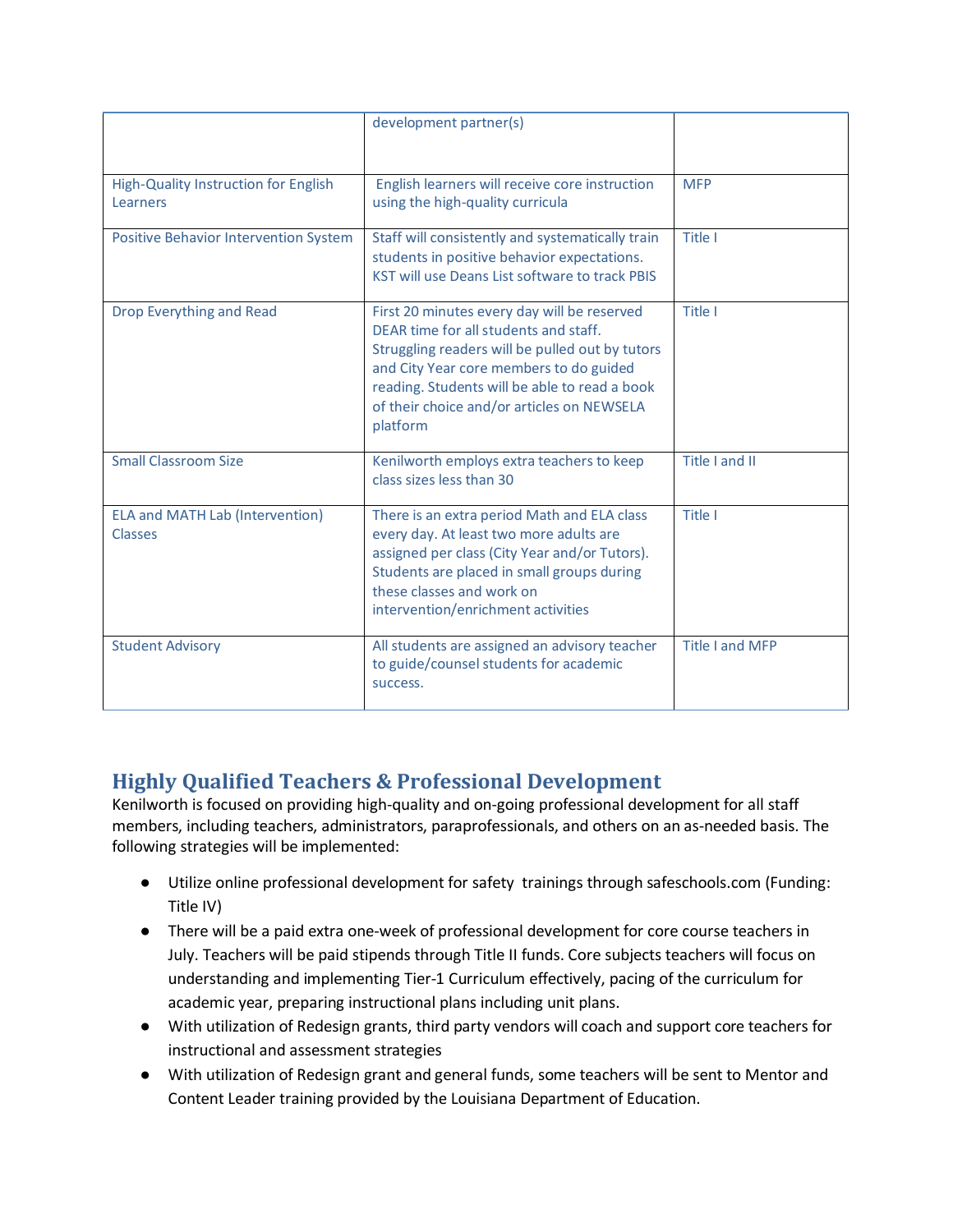- Teachers' daily schedules will allow them to have at least one common planning time to be able to conduct Professional Learning Community (PLC) meetings among their grade level and content.
- Every Wednesday, students are dismissed 48 minutes early to have school-wide or departmentalized meetings or professional development.

We are engaged in a rigorous process to attract and retain staff members who are both highly qualified and who are skilled at providing instruction to students in a high-needs school.

| <b>Action STEP</b>                | <b>Indicators</b>                                          | <b>Funding</b>        |
|-----------------------------------|------------------------------------------------------------|-----------------------|
| <b>High Quality Teacher</b>       | KST will work TFA and Relay GSE to recruit high quality    | Title II              |
| Pipeline                          | teachers. Kenilworth will advertise on many platforms      |                       |
|                                   | to recruit high quality teachers such as Indeed,           |                       |
|                                   | theadvocate, linkedin                                      |                       |
| <b>Collaborative Meeting Time</b> | KST will implement a specific schedule to allow teacher    | <b>MFP</b>            |
|                                   | to have a common planning time every day for PLC           |                       |
|                                   | meetings                                                   |                       |
| <b>Academic Professional</b>      | KST will organize a special week in July for core teachers | Title II              |
| Development                       | only to plan academics for the next year. Teachers will    |                       |
|                                   | be working on curriculum, pacing guides, assessments,      |                       |
|                                   | etc And will be compensated.                               |                       |
| <b>Retaining High Quality</b>     | Kenilworth will encourage teachers to take praxis tests,   | Title II              |
| <b>Teachers</b>                   | and reimburse praxis test fees for teachers who pass       |                       |
|                                   | the test. KST has an incentive system where teachers       |                       |
|                                   | with high VAM scores are paid up to \$4000 bonus to        |                       |
|                                   | continue to teach at Kenilworth                            |                       |
| <b>High-Quality Teacher</b>       | Teachers in all grade levels and core content areas        | <b>Redesign Grant</b> |
| <b>Professional Development</b>   | receive orientation to the curriculum, content module      |                       |
|                                   | redelivery, opportunities to prepare for units and         |                       |
|                                   | lessons, and ongoing support.                              |                       |
|                                   | Professional Developments provided Great Minds,            |                       |
|                                   | Pearson, ANET, TNTP, LDOE (Content Leader Trainings)       |                       |
|                                   |                                                            |                       |

## **Parent and Family Engagement Program**

We have a process in place to increase parent involvement and focus on student achievement.

Parents are provided with professional development at the local level. Parents are encouraged to attend the following events: Open House, Family Engagement activities and parenting classes. Information is disseminated to parents through monthly newsletters, school website, parent displays, brochures, formal and informal meetings, personal phone calls and emails, and One Call Now and Constant Contact app.

| <b>Action STEP</b>   | <b>Indicators</b>                                                                                                                                                                                                                             | <b>Funding</b> |
|----------------------|-----------------------------------------------------------------------------------------------------------------------------------------------------------------------------------------------------------------------------------------------|----------------|
| Parental Involvement | Kenilworth will use OneCallNow and Constant<br>Contact programs to inform parents regularly.<br>Text messages and automated calls are sent with<br>OneCallNow. Regular emails and parent<br>newsletters are sent via Constant Contact. Parent | Title I        |